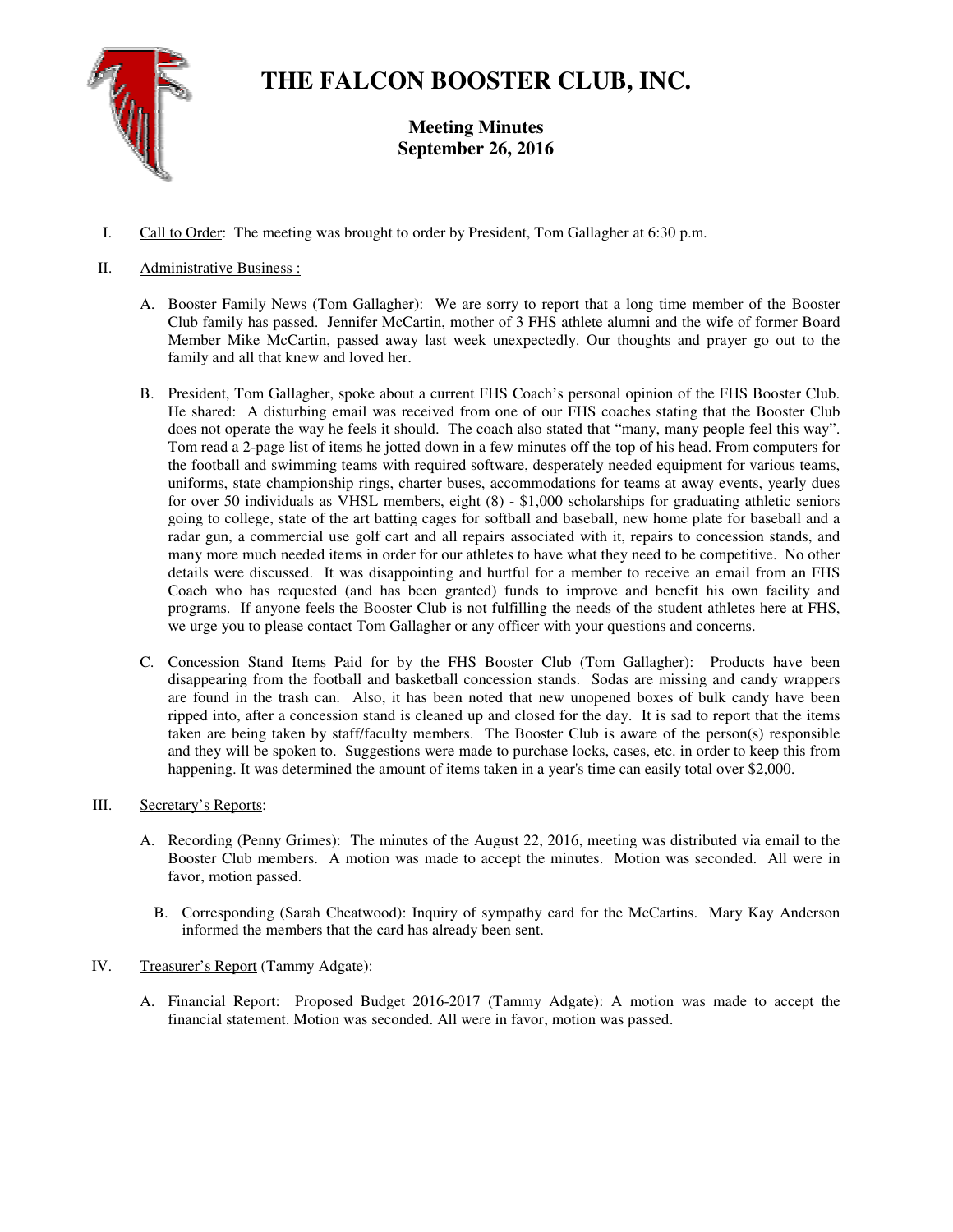| <b>FALCON BOOSTER CLUB FISCAL YEAR</b>                                             |                 |                 |
|------------------------------------------------------------------------------------|-----------------|-----------------|
| <b>ACTUAL vs BUDGETED</b>                                                          |                 |                 |
| Monday, September 26, 2016                                                         | 2016-2017       | 2016-2017       |
|                                                                                    | <b>ACTUAL</b>   | <b>BUDGETED</b> |
| <b>ORDINARY INCOME</b>                                                             |                 |                 |
| \$10k Dinner/Dance/Raffle                                                          | $-$ \$500.00    | \$13,000.00     |
| 50/50 Raffles At Games                                                             | \$595.00        | \$1,000.00      |
| Athletic/Football Program Ads + Program Sales<br><b>LESS COSTS</b>                 | \$2,012.64      | \$3,000.00      |
| Booster Club Membership Dues                                                       | \$940.00        | \$1,000.00      |
| Concessions                                                                        | \$2,506.22      | \$12,000.00     |
| Donations                                                                          | \$50.00         | \$1,000.00      |
| Interest                                                                           |                 |                 |
| <b>Returned Check Charges</b>                                                      |                 |                 |
| Gold Cup (Spring)                                                                  |                 | \$3,200.00      |
| International Gold Cup (Fall)                                                      |                 | \$2,700.00      |
| Spirit Wear (Appr. \$<br>in PAID INVENTORY)                                        | \$1,467.00      | \$600.00        |
| <b>INCOME TOTALS</b>                                                               | \$7,070.86      | \$37,500.00     |
|                                                                                    |                 |                 |
| <b>EXPENSES:</b>                                                                   |                 |                 |
| <b>Activities Director Conference</b>                                              |                 | \$500.00        |
| Awards Ceremonies (Fall/Winter/Spring)<br>Recognition Boards/Hall of Fame/Chenille |                 |                 |
| Letters, Pins/Bars)                                                                |                 | \$3,000.00      |
| <b>Coaches Clinics</b>                                                             |                 | \$2,500.00      |
| VIAAA + VHSCA Membership Fees                                                      | \$2,280.00      | \$2,500.00      |
| Repairs & Maintenance (Golf Cart, Minor<br><b>Concession Building Repairs)</b>     |                 | \$1,500.00      |
| General Operating (Includes all Miscellaneous                                      |                 |                 |
| Expenses such as Stamps, Office Supplies,                                          |                 |                 |
| Insurance Premiums, Bond Insurance, Tax                                            |                 |                 |
| Prep Fees, BJ's & Costco Memberships, etc.)<br>Goal                                | \$1,631.24      | \$3,000.00      |
| Scholarship - Booster Funds + Randy Moore                                          |                 |                 |
| Scholarship                                                                        |                 | \$8,000.00      |
| Scholarships - Roy A. Pool, Jr. (FAMILY                                            |                 |                 |
| <b>FUNDS)</b>                                                                      |                 | \$500.00        |
| State Championship Ring Contribution<br>(Non-Rollover)                             |                 | \$2,500.00      |
| Team Contributions (Includes Hudl Hudl<br>\$2,399.00                               | \$9,278.35      | \$12,500.00     |
|                                                                                    |                 |                 |
| Training (Athletic Trainer) Supplies                                               | \$321.40        | \$500.00        |
| Weight Room                                                                        | \$3,895.07      | \$500.00        |
| <b>EXPENSES TOTALS</b>                                                             | $-$ \$17,406.06 | \$37,500.00     |
|                                                                                    |                 |                 |
| <b>TOTAL INCOME/LOSS</b>                                                           | $-$ \$10,335.20 |                 |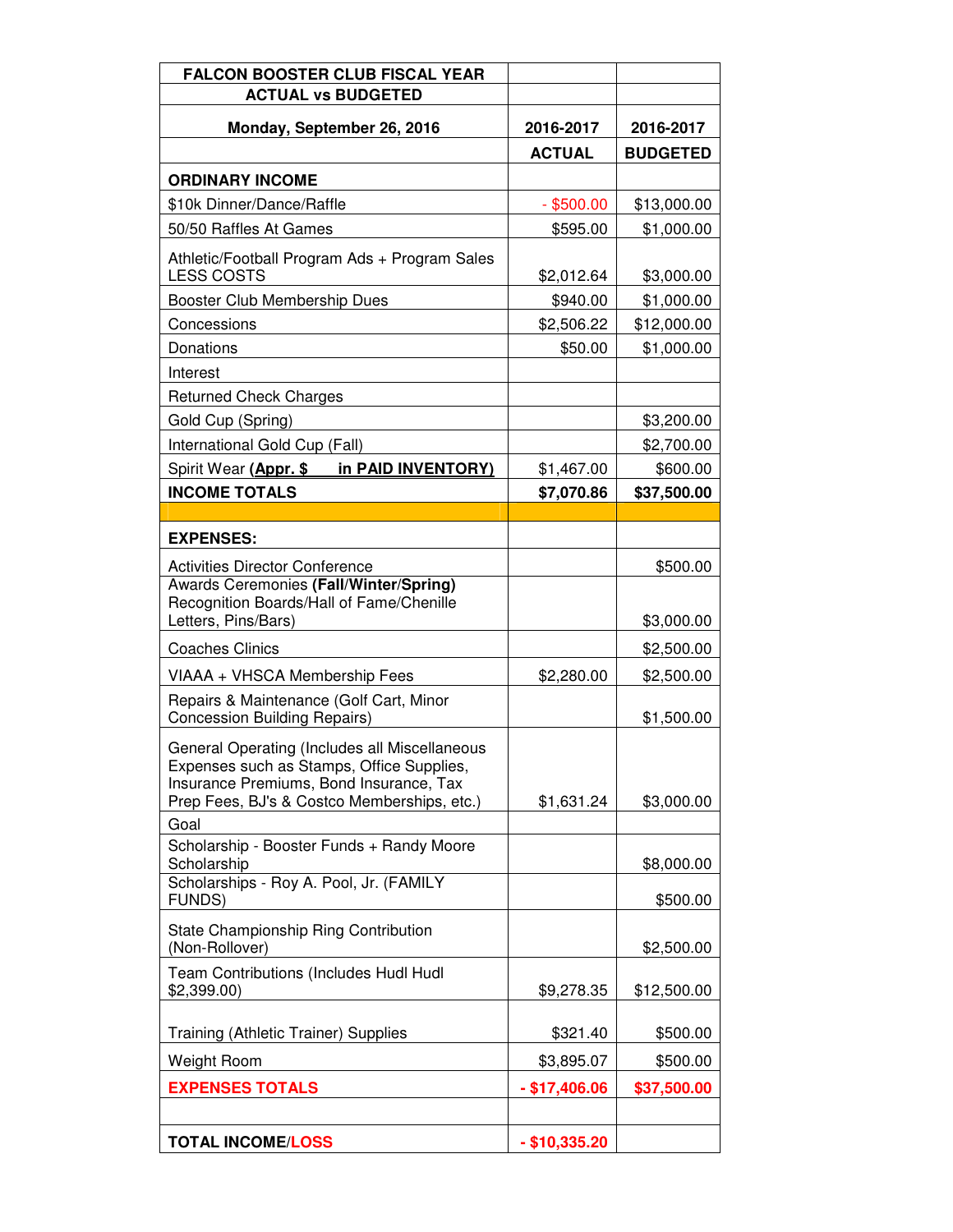#### V. Committees:

- A. Committee Assignments 2016-2017 (Tom Gallagher): We still need a few spots filled (primarily Spring sports). Please contact Tom or a Board member if you are interested.
- B. Committee Reports:
	- 1. Membership (Mary Kay): As of tonight's meeting we have 77 members and 22 Board members. 99 total members. Last school year, we had 132 members. Hopefully, additional members will join in the Winter and Spring sports seasons.
- C. Concessions:
	- 1. Football (Tammy Adgate): \$1,700.00 was made from last Friday night's game.
	- 2. Volleyball (Martha Janoskie): There was a good crowd for the Kettle Run game last week. The next night, the crowd was not as large and did not purchase as much.
	- 3. Field Hockey (Tammy Martin): We have done alright so far. Not all items are available for sale during this event due to the size of the crowd attending the games.

## VI. Director of Student Activities:

A. Report (Robert Glascock, Asst. Athletic Director): The Fall season is up and running! We will have some big games this week. Volleyball is 3-2, Field Hockey, Cross Country, Golf and Football are all doing well. Football will have a big game vs. Kettle Run this Friday night. Competition Cheer Squad has a competition at Liberty on Wednesday. We are having a good fall season with our sports.

# VII. Old Business:

- A. Homecoming (Tom Gallagher): October 7, 2016 -The parade will begin at 5:00 pm on Main Street. We will be decorating the wagon for the Booster float next Monday night, October  $3<sup>rd</sup>$ . If you are able to help with the decorating, please bring your decorating supplies with you. Please report to the Horse Show grounds at 5:30 pm to unload and 6:00 pm at the Fauquier Fairgrounds for decorating. The game will follow the parade on Friday.
- B. Path Foundation Fundraiser: No report
- C. \$10K Dinner/Dance/Auction April 1, 2017
- D. Fall Sports Award Night TBD
- E. Spirit Wear Small / Mediums!! There has been a new order placed for more Small and Medium sizes. There are only 5 sweatshirts left if you are interested, HURRY! If interested in placing an order, please contact Kris Gastley or any Board Member. Spirit Wear is set up to sell at various school events and no longer at football games or in the concessions stands. Times can be set up to meet with individuals who are interested in shopping.
- VIII. New Business:
	- A. International Gold Cup October 22, 2016 (Tom Gallagher): Please contact Tom Gallagher or Andrea Gaines if you are able to volunteer. The Booster's job during the event is to "sell tickets." We make sure that all cars have passes; if not, we sell passes. We also sell tickets to those interested in purchasing Members Hill passes at the time of the event. The event is 9 am-4 pm. Please let us know if you are able to work the whole event or half of the event. All help is appreciated. We will be glad to accept last minute volunteers!!
	- B. By-laws (Tom Gallagher): Members were asked at the August meeting to print and review the by-laws found on the www.fauquiersports.com website. There was discussion and confusion regarding verbiage in Article 4 (Officers); Section 2. Removal and Vacancies. This section outlines the process for removing Officers. Some members were concerned there would not be notification to an Officer of the pending removal. The current verbiage is:

Section 2. Removal and Vacancies: The members of the Club at a membership meeting, by a vote of the majority of the members present, may remove any Officer and fill the vacancy provided: such a motion was introduced at the previous membership meeting. Any vacancy arising among